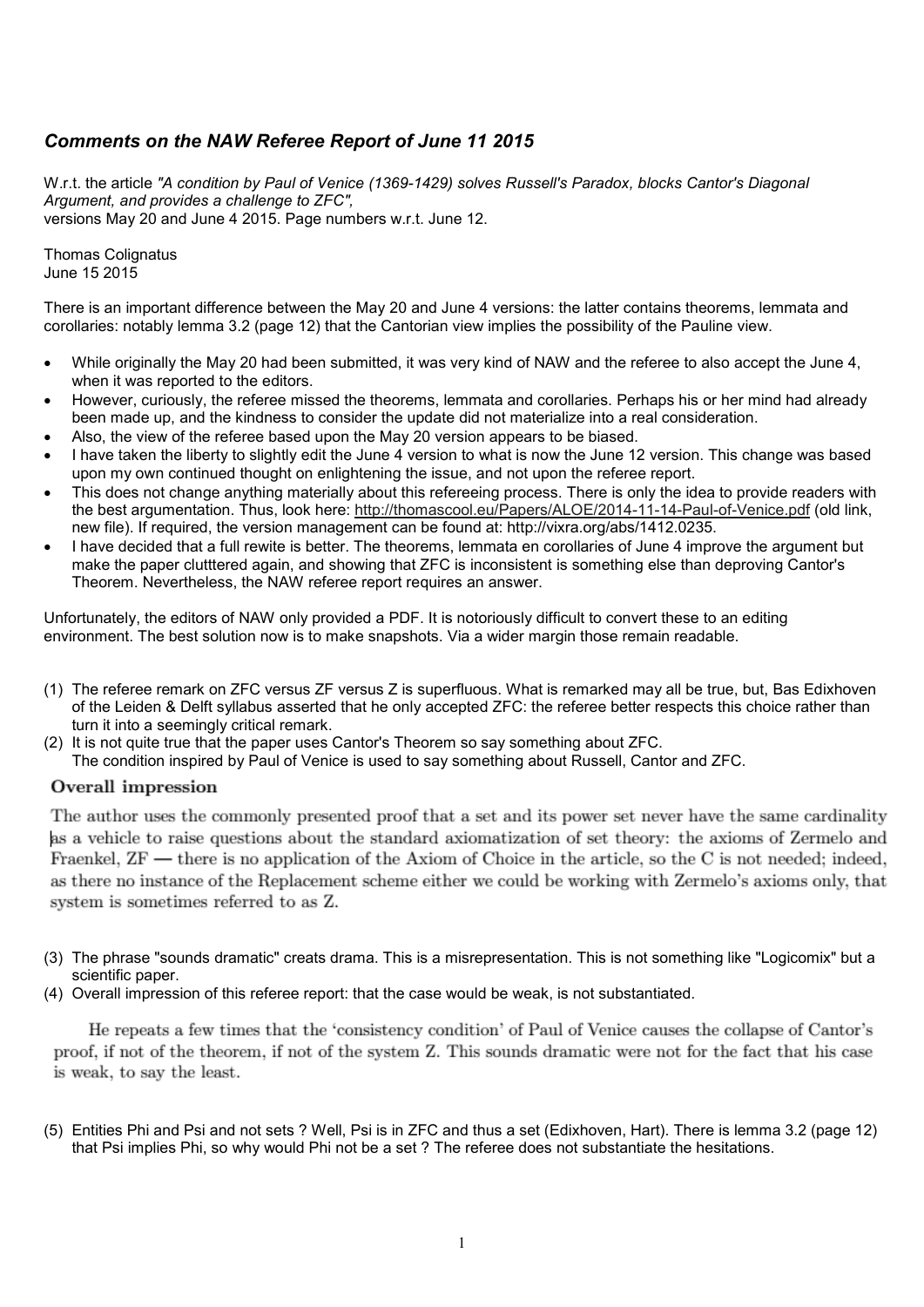### The entities  $\Phi$  and  $\Psi$

Much of the argumentation revolves around the entities  $\Phi$  and  $\Psi - I$  refrain for the moment from calling them sets. Especially Appendix E contains various questions and complaints about the perceived unwillingness

(6) This is a put-down: Appendix E "contains questions and complaints about the perceived unwillingness to allow the author his freedom".

In reality: Appendix E explains the logical choices involved.

sets. Especially Appendix E contains various questions and complaints about the perceived unwillingness to allow the author his freedom to have B free in  $\varphi[x]$ . The problem is that in 3.2 the author rephrases

(7) This is a put-down: "first asserting the existence of B and then demanding that B not be free in phi[x]". (May 20, this is changed in June 4 to gamma[x], to avoid confusion with Phi). This phrasing makes what the paper does seem inconsistent by itself. It is an obvious misrepresentation. In reality: the "and then" should be "while".

to allow the author his freedom to have B free in  $\varphi[x]$ . The problem is that in 3.2 the author rephrases Comprehension/Separation by first asserting the existence of  $B$  and then demanding that  $B$  not be free in  $\varphi[x]$ . In E3 (1) he asks why one would lift  $\varphi[x]$  out of the Axiom and the quantifier.

- (8) This is a put-down: The refereee suggests that the author does not know that the Axiom of Separation (SEP) is on occasion also called an Axiom Schema. In reality: The term "afscheidingsschema" is in the quote from Hart (page 24). There is no quantifier for gamma so it is obvious too.
- (9) This is a put-down: The author takes the Cantorian view, to argue as if the Pauline view is only a misunderstanding of the proper way to see SEP.

In reality: Precisely the distinction between the Cantorian and the Pauline view shows that the author is quite aware of the point.

The article however questions the soundness of the Cantorian view. Criticism should be allowed and not be rejected because it is criticism.

Moreover, the May 20 version did not contain lemma 3.2, which is now in the June 4 version (page 12) that shows that the Cantorian view implies the Pauline view.

The referee acknowledges the receipt of the June 4 version, but apparently did not consider it.

to allow the author his freedom to have B free in  $\varphi[x]$ . The problem is that in 3.2 the author rephrases Comprehension/Separation by first asserting the existence of  $B$  and then demanding that  $B$  not be free in  $\varphi[x]$ . In E3 (1) he asks why one would lift  $\varphi[x]$  out of the Axiom and the quantifier.

The answer is that one does not. Separation is an Axiom Schema, one axiom for each well-formed formula. For each formula  $\phi$  one lists its free variables, takes a variable not in that list, B say, and adopts the universal closure of

$$
\exists B \forall u (u \in B \Leftrightarrow (u \in A \land \phi))
$$

as an axiom. Note the order: first  $\phi$ , then B, and then the instance of Separation; we *insert*  $\phi$  into the Separation template.

A good explanation for this choice can be found on page 19 of Levy's Basic Set Theory: in order to avoid confusion between the free occurrences of B in  $\phi$  and the explicit mentions in the instance of Separation.

What would happen if we would not do this and try to get  $\Phi$  by applying the 'tolerant' version? In both versions of Separation in E.1 we would have B as a free variable in  $\phi$  ('parameter' in Weisstein's formulation) and we would have to prepend a universal quantifier  $\forall B$ .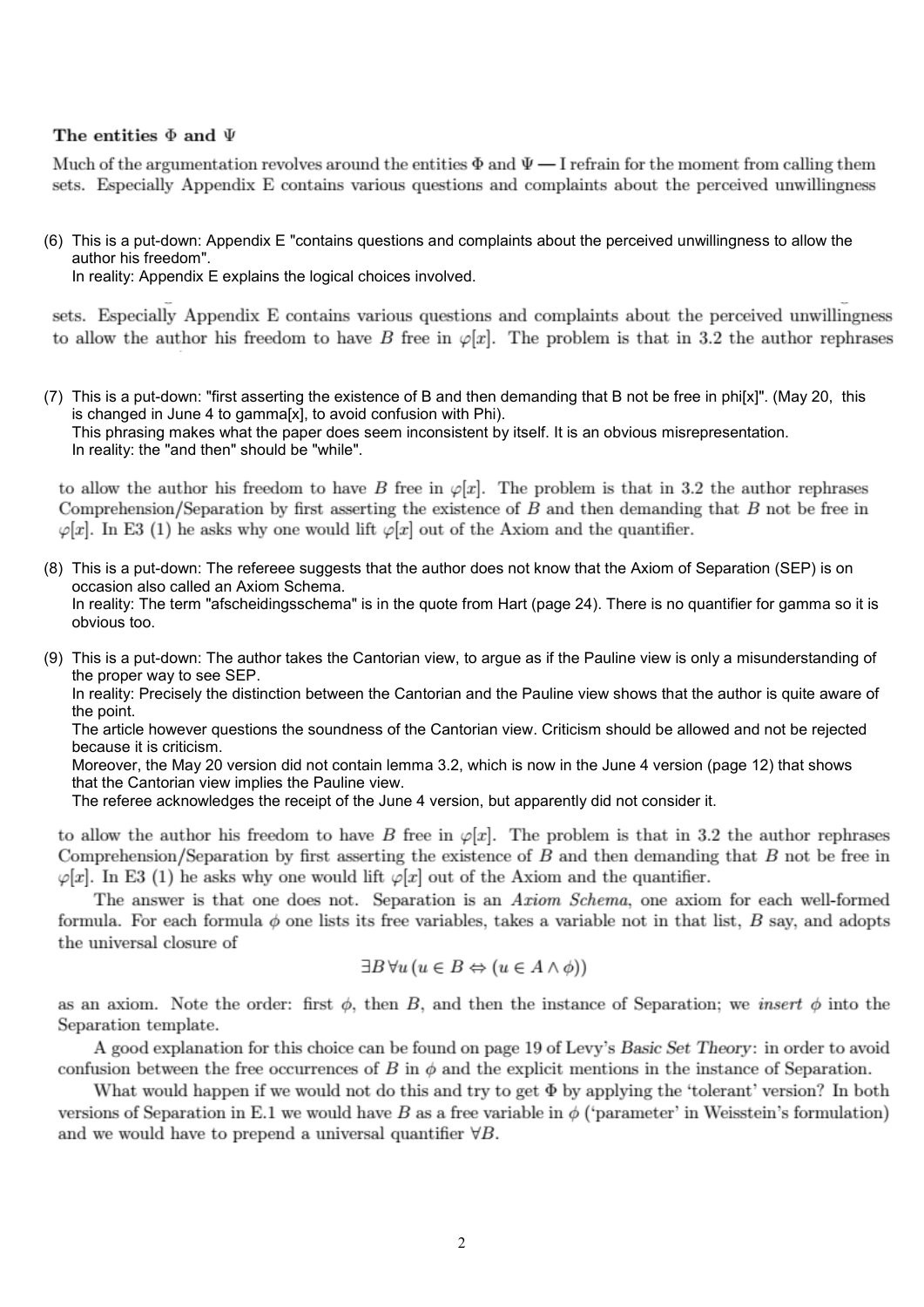(10) This is a put-down. What now follows is a ridiculisation of what a Pauline reading would involve. The paper clearly explains that *B* falls under the existential quantifier, so it is absurd that the referee claims that there is need of an additional universal quantifier.

Thus the instance of Separation that would produce the author's  $\Phi$  would use the formula  $(x \notin f(x) \&\&\)$  $x \in B$  as its  $\phi[x, f, B]$  to produce

 $\forall A \forall f \forall B \exists B \forall x (x \in B \Leftrightarrow (x \in A \land (x \notin f(x) \&\& x \in B)))$ 

(Both B and f are parameters in  $\phi[x, f, B]$ .)

A problematic point here is the pair of quantifiers  $\forall B \exists B$ ; what is lost is that  $\forall B$  comes from the B in  $\phi[x, f, B]$  and that  $\exists B$  comes from the Separation template.

On purely logical ground one can delete the universal quantifier so that we end up with

 $\forall A \forall f \exists B \forall x (x \in B \Leftrightarrow (x \in A \wedge (x \notin f(x) \&\& x \in B)))$ 

This exhibits the difference between  $\Psi$  and  $\Phi$ , in informal terms: the former is the result of applying a recipe, the latter is the solution to an equation (B is on both sides of the  $\Leftrightarrow$ ).

(11) This is a put-down. Via the ridiculisation route, the referee ends up with still the same formula as from the Pauline interpretation in the paper.

But, then, a spurious interpretation is given, as if the one would be a *recipe* and the other *a solution to an equation.*

Compare " $x = 2$ " and " $x = 4 - x$ ". Some software programs like ALGOL use " $x := 2$ " to denote that x is set to 2, while "x = 2" then would be the equation that must be solved for x. In itself this is an important distinction.

However, in the Axiom of Separation, also in the Cantorian interpretation, there is only the equivalence. Thus, there is no distinction between "recipe" and "equation".

The upshot is that the referee creates the suggestion as if there would not be freedom to handle the logical conditions involved.

In reality, the Pauline interpretation sticks to the logical environment and uses the available freedom to impose different conditions.

Apparently the latter is a major improvement w.r.t. the universe that the referee is familiar with, and one can be amazed that this improvement is not recognized for what it is.

(12) The following is a rather perverse put-down. The referee recognizes that the June 4 version extends on the May 20 version with a discussion on the singleton.

Table 2 on page 5 of the June 4 & 12 version shows exactly, and in compact manner, what the referee now takes a half page to state: That Psi has a single solution while Phi may have multiple solutions. Thus, the referee suggests that the author has not been aware of this.

In reality, the referee should have referred to Table 2, first row.

Subsequently, the referee claims that there should be a unique solution to Phi. There is nothing in the Axiom of Separation that imposes uniqueness. There is only "There is a B" which does not preclude multiple solutions.

Yes, the function *f* should be a function and not a correspondence. But the *B* need not be unique.

Finally, the referee misses that lemma 3.2 (page 2) shows that the Cantorian reading implies the possibility of the Pauline reading. Thus, the criticism directed to the author is actually a criticism directed to the referee.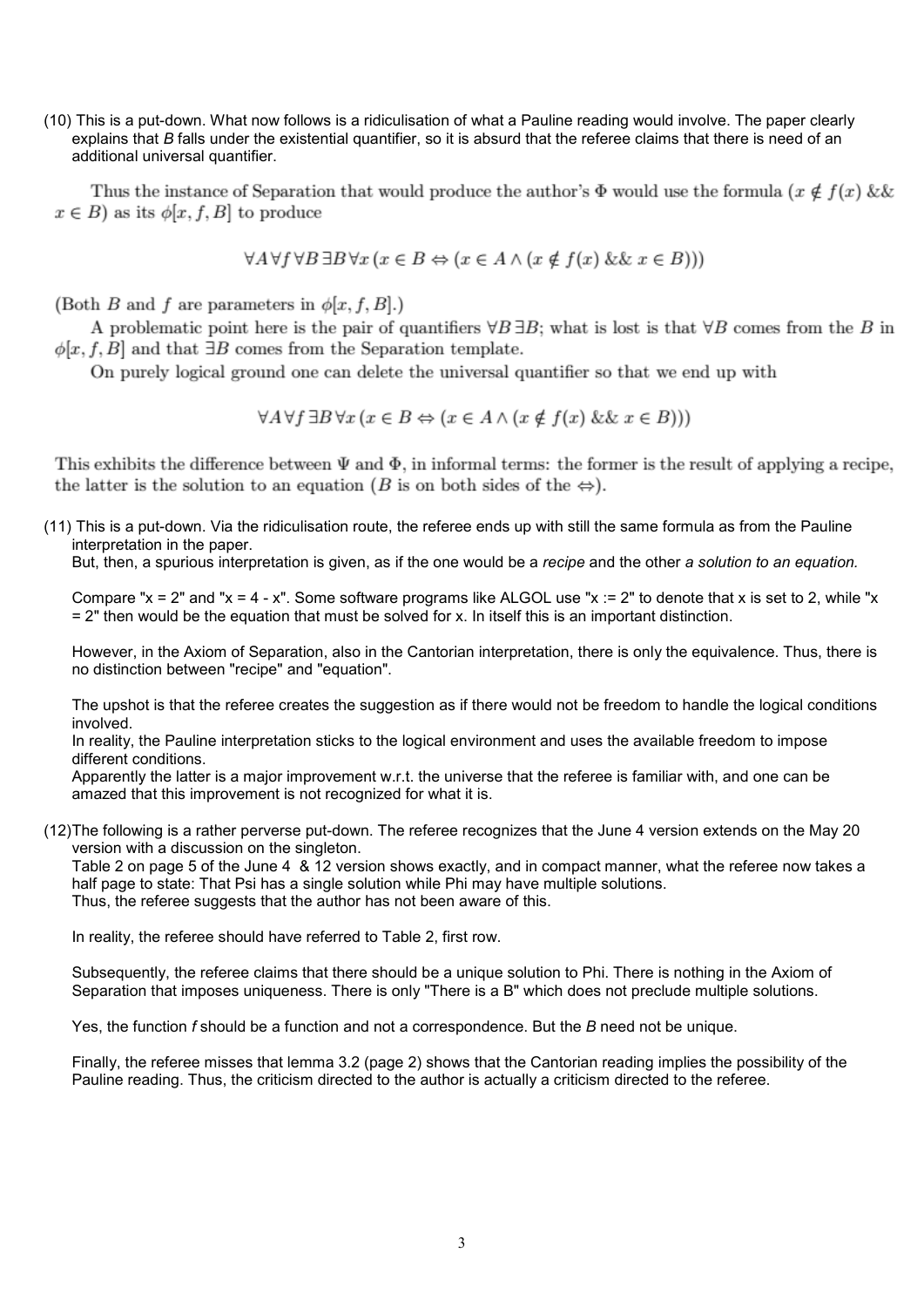## The singleton case

The above was written based on the May 20 version. In the mean time I received the June 4 version with an analysis of the case where A is a singleton set and the symbols  $\Psi$  and  $\Phi$  rather than  $\Phi'$  and  $\Phi$ , so I edited the previous section accordingly.

The singleton case exhibits a further weakness of the author's approach. Let  $A = {\alpha}$ . There are exactly two maps from A to  $\mathcal{P}(A)$ :  $f_1$  and  $f_2$ , where  $f_1(\alpha) = \emptyset$  and  $f_2(\alpha) = A$ . We can easily calculate

$$
\Psi_1 = \{ x \in A : x \notin f_1(x) \} = A
$$

and

$$
\Psi_2 = \{ x \in A : x \notin f_2(x) \} = \emptyset
$$

In either case we have  $\Phi_i \neq f_i(\alpha)$ .

In the 'Pauline' case we must solve the equation

$$
(x \in B \Leftrightarrow (x \in A \land (x \notin f_i(x) \land x \in B))) \tag{i}
$$

once for  $i = 1$  and once for  $i = 2$  (the author assures us that one & can be used here, and I assume & is his version of  $\wedge$ ) to get  $\Phi_1$  and  $\Phi_2$ .

It turns out that equation (1) has two solutions because both

$$
\alpha \in \emptyset \Leftrightarrow (\alpha \in A \land (\alpha \notin f_1(\alpha) \land \alpha \in \emptyset)))
$$

and

$$
\alpha \in A \Leftrightarrow (\alpha \in A \land (\alpha \notin f_1(\alpha) \land \alpha \in A)))
$$

have truth value 'TRUE', therefore the function  $f_1$  does not have a unique  $\Phi_1$  associated to it.

Equation  $(2)$  does have a unique solution: the empty set.

The author claims that he can *define* his  $\Phi$  but from a definition one would expect a unique outcome; the singleton case already shows that this need not happen.

In general it appears that every subset of the set  $\Psi$  can serve as a  $\Phi$ . This is the principal difference between the  $\Psi$  and  $\Phi$  constructs: the former produces a unique set, the latter allows for many outcomes.

In sum:

- The referee does not consider the analysis in full.
- The referee shows serious bias.
- The referee does not recognise the new questions and new results.
- The referee imposes arbitrary conditions that are no part of set theory (like uniqueness).
- The referee employs misrepresentations and put-downs to ridiculise the paper.

Hence this is a hostile referee, and this is not a proper peer review. See http://en.wikipedia.org/wiki/Hostile\_witness

Below is the "NAW referee report" in full.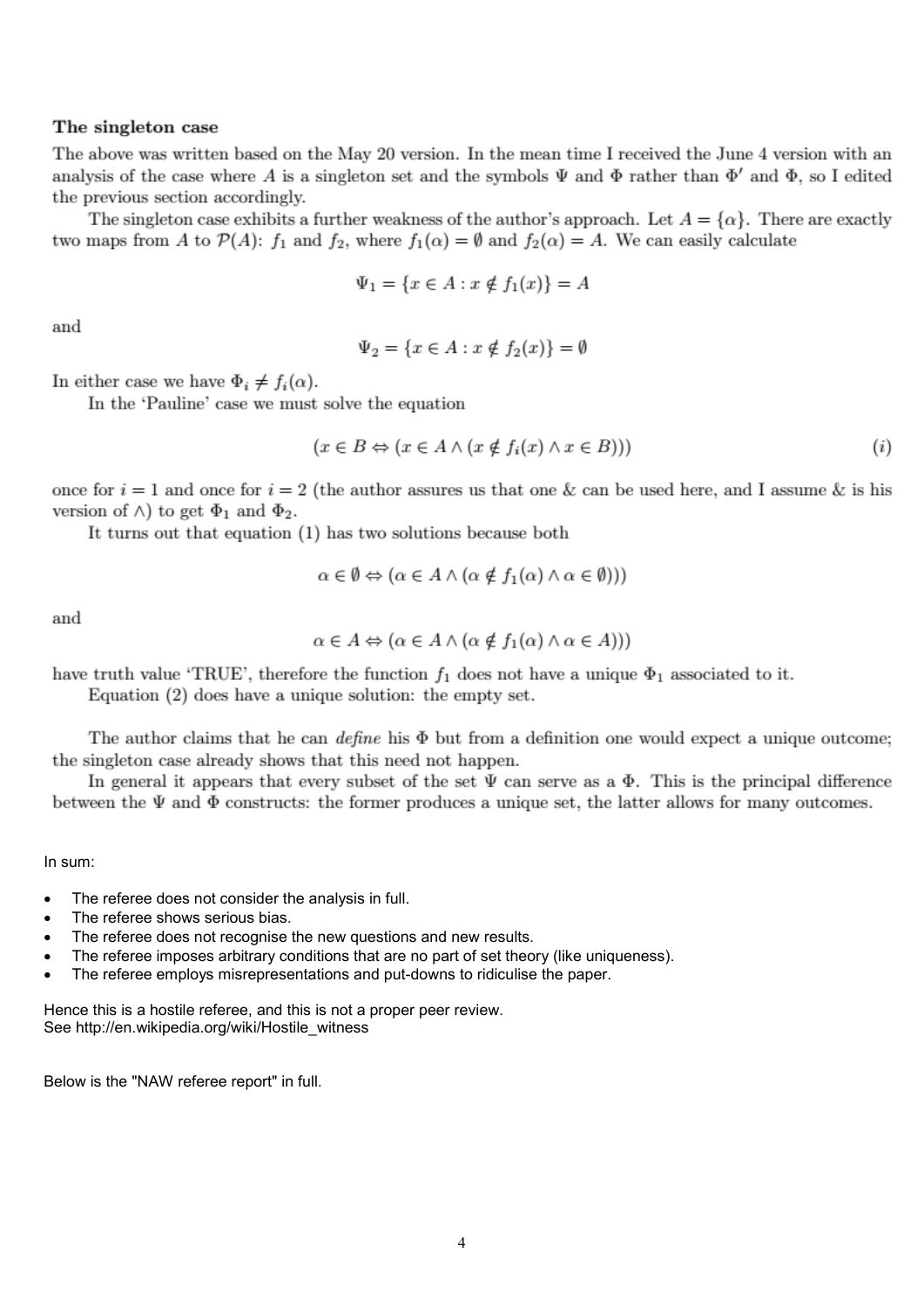#### **Overall impression**

The author uses the commonly presented proof that a set and its power set never have the same cardinality as a vehicle to raise questions about the standard axiomatization of set theory: the axioms of Zermelo and Fraenkel, ZF — there is no application of the Axiom of Choice in the article, so the C is not needed; indeed, as there no instance of the Replacement scheme either we could be working with Zermelo's axioms only, that system is sometimes referred to as Z.

He repeats a few times that the 'consistency condition' of Paul of Venice causes the collapse of Cantor's proof, if not of the theorem, if not of the system Z. This sounds dramatic were not for the fact that his case is weak, to say the least.

#### The entities  $\Phi$  and  $\Psi$

Much of the argumentation revolves around the entities  $\Phi$  and  $\Psi$  — I refrain for the moment from calling them sets. Especially Appendix E contains various questions and complaints about the perceived unwillingness to allow the author his freedom to have B free in  $\varphi[x]$ . The problem is that in 3.2 the author rephrases Comprehension/Separation by first asserting the existence of  $B$  and then demanding that  $B$  not be free in  $\varphi[x]$ . In E3 (1) he asks why one would lift  $\varphi[x]$  out of the Axiom and the quantifier.

The answer is that one does not. Separation is an Axiom Schema, one axiom for each well-formed formula. For each formula  $\phi$  one lists its free variables, takes a variable not in that list, B say, and adopts the universal closure of

$$
\exists B \,\forall u \,(u \in B \Leftrightarrow (u \in A \land \phi))
$$

as an axiom. Note the order: first  $\phi$ , then B, and then the instance of Separation; we *insert*  $\phi$  into the Separation template.

A good explanation for this choice can be found on page 19 of Levy's Basic Set Theory: in order to avoid confusion between the free occurrences of B in  $\phi$  and the explicit mentions in the instance of Separation.

What would happen if we would not do this and try to get  $\Phi$  by applying the 'tolerant' version? In both versions of Separation in E.1 we would have B as a free variable in  $\phi$  ('parameter' in Weisstein's formulation) and we would have to prepend a universal quantifier  $\forall B$ .

Thus the instance of Separation that would produce the author's  $\Phi$  would use the formula  $(x \notin f(x))$  &&  $x \in B$  as its  $\phi[x, f, B]$  to produce

$$
\forall A \,\forall f \,\forall B \,\exists B \,\forall x \,(x \in B \Leftrightarrow (x \in A \land (x \notin f(x) \&\& x \in B)))
$$

(Both B and f are parameters in  $\phi[x, f, B]$ .)

A problematic point here is the pair of quantifiers  $\forall B \exists B$ ; what is lost is that  $\forall B$  comes from the B in  $\phi[x, f, B]$  and that  $\exists B$  comes from the Separation template.

On purely logical ground one can delete the universal quantifier so that we end up with

$$
\forall A \,\forall f \,\exists B \,\forall x \,(x \in B \Leftrightarrow (x \in A \land (x \notin f(x) \&\& x \in B)))
$$

This exhibits the difference between  $\Psi$  and  $\Phi$ , in informal terms: the former is the result of applying a recipe. the latter is the solution to an equation (B is on both sides of the  $\Leftrightarrow$ ).